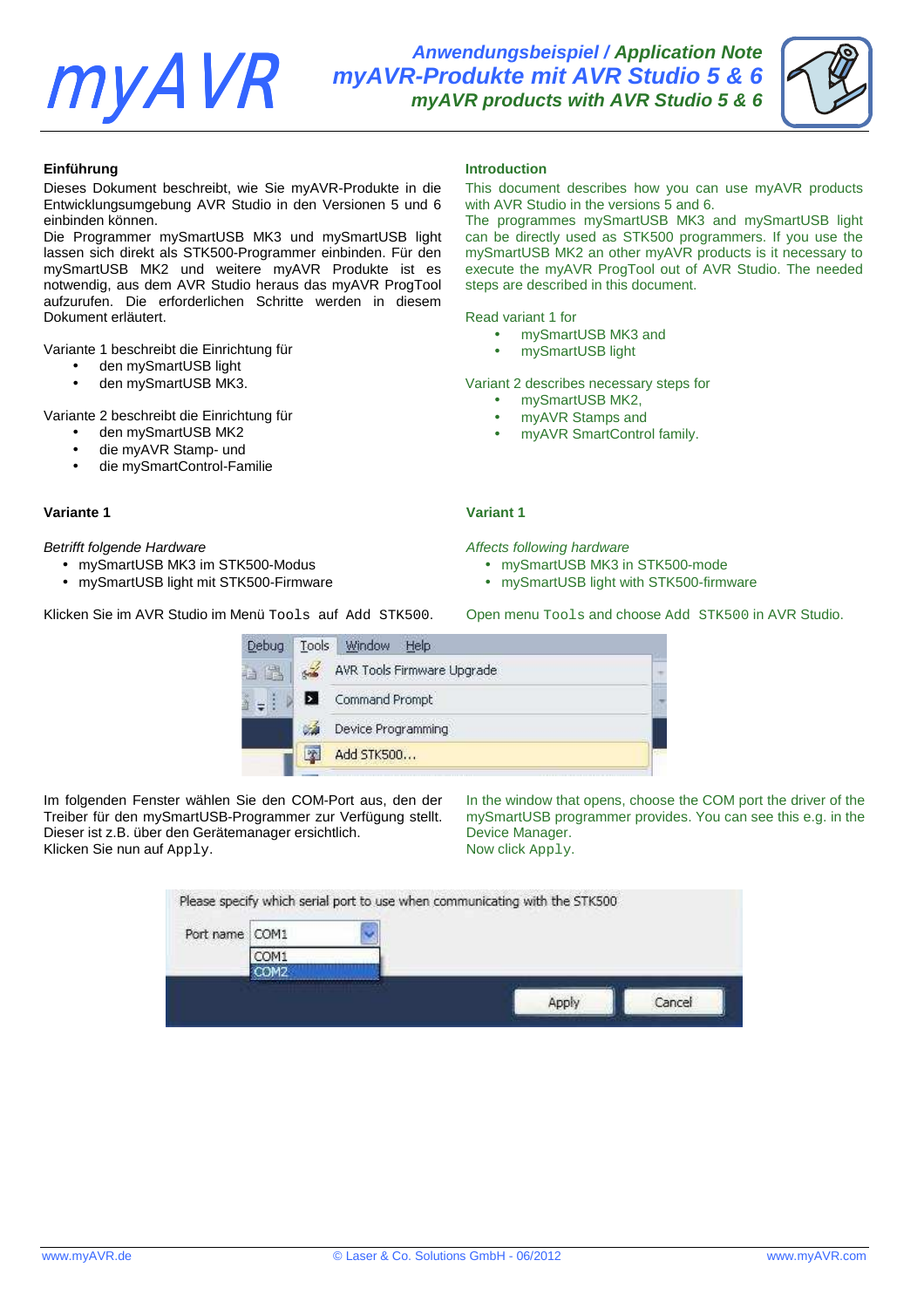Aktivieren Sie im folgenden Fenster Programming can be done via Tools --> Device Programming Tools --> Device Programming (in AVR Studio 5: AVR Programming) (in AVR Studio 5: AVR Programming). After choosing the correct COM port (1) and controller (2), und wählen Sie den korrekten COM-Port (unter 1) und Controller (2). Klicken Sie dann auf Apply (3). click on Apply (3). Tools Window Help

 $\frac{d}{dx}$ 

Е

**Code** 

 $\infty$ 

AVR Tools Firmware Upgrade

Command Prompt

Add STK500...

Device Programming

| Tool          | Device       | Interface |   |
|---------------|--------------|-----------|---|
| <b>STK500</b> | ATmega8      | ISP       |   |
|               | $\mathbf{2}$ |           | 3 |

Klicken Sie in der Navigatorleiste auf Production file, wählen Sie die zu brennende ELF-Datei aus und klicken Sie auf die Schaltfläche Program. Die ELF-Datei wird somit auf den Controller gebrannt.

Choose Production file from the sidebar, browse for the created ELF file and click the button Program. That way, the ELF file is programmed into the controller.

| Tool<br>Device                        | Interface                                                | Device signature | Target Voltage       |        |  |
|---------------------------------------|----------------------------------------------------------|------------------|----------------------|--------|--|
| STK500 V<br>ATmega8A                  | Apply<br><b>ISP</b><br>$\checkmark$<br>▼                 | <b>DOM:</b>      | Read<br>Read<br>an a |        |  |
| Interface settings                    | Program device from ELF production file                  |                  |                      |        |  |
| Tool information                      | D:\GccApplication2.elf                                   |                  |                      |        |  |
| Board settings                        | V Flash                                                  |                  |                      |        |  |
| Device information<br><b>Memories</b> | EEPROM<br>Fuses<br>Lock bits                             |                  |                      |        |  |
| Fuses                                 | Verify Device ID                                         |                  |                      |        |  |
| Lock bits                             | Erase memory before programming                          |                  | Program              | Verify |  |
| Production file                       | Verify programmed content                                |                  |                      |        |  |
|                                       | <b>File Content</b><br>Flash: 100bytes<br>EEPROM: 2bytes |                  |                      |        |  |
|                                       |                                                          |                  |                      |        |  |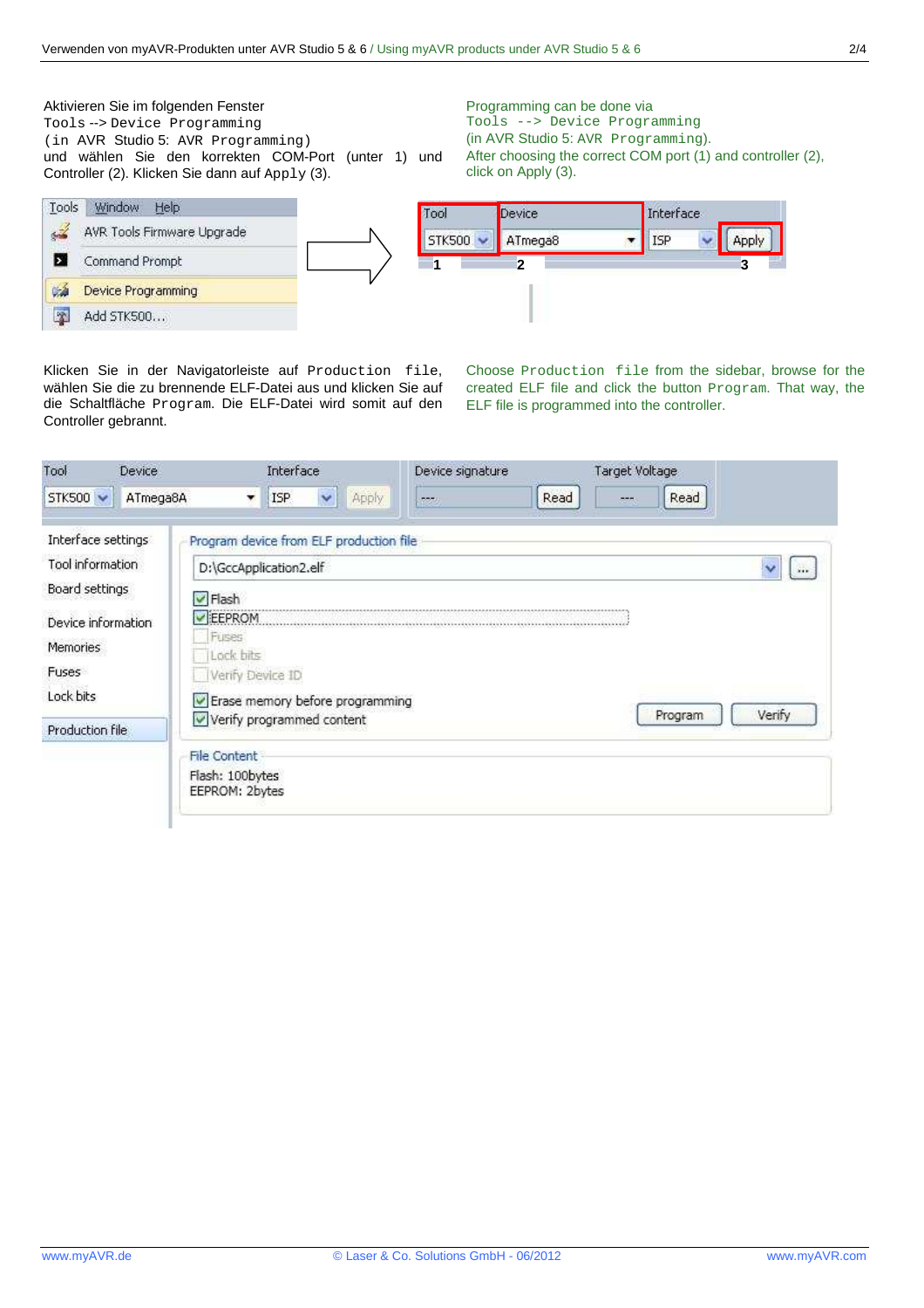### **Variante 2** Variant 2 **Variant 2**

- mySmartUSB MK2
- mySmartControl-Produkte
- myAVR Stamp-Produkte

AVR Studio unterstützt in den Versionen 5 und 6 keine AVR910/AVR911-kompatiblen Programmer mehr. Daher ist folgende Variante für den mySmartUSB MK2 und myAVR Produkte mit Bootloader anzuwenden.

Laden Sie sich außerdem das myAVR ProgTool aus dem Download-Bereich herunter und speichern Sie es ab.<sup>1</sup>

Klicken Sie im AVR Studio auf Tools gefolgt von External Tools… Im daraufhin erscheinenden Fenster klicken Sie zunächst auf Add.

Geben Sie als Titel *ProgTool* ein. Im Feld Command wird der Pfad zum heruntergeladenen myAVR ProgTool angegeben. Dies ist auch möglich über die "Durchsuchen"-Schaltfläche.

Unter Arguments geben Sie ein: \$(ItemDir)Debug\out.elf

Klicken Sie auf Apply und OK.

### **Betrifft** Affects

- mySmartUSB MK2
- mySmartControl family
- myAVR Stamp family

AVR Studio doesn't support AVR910/911 compatible programmers anymore in versions 5 and 6. Therefor, following variant does apply to mySmartUSB MK2 and myAVR products using the bootloader.

Download the myAVR ProgTool from our homepage.<sup>1</sup>

Choose Tools --> External Tools in AVR Studio. Click Add in the opening window.

Type ProgTool as Title. The text field for Command must contain the path to the myAVR ProgTool you have downloaded and extracted. That can also be done via the "Browse" button. In the text field for Arguments, type

\$(ItemDir)Debug\out.elf Click Apply and OK.

 $\begin{array}{|c|c|c|}\hline 2 & \mathbf{x} \\\hline \end{array}$ **External Tools** Menu contents: ProgTog Add Delete Move Up Move Down Title: ProgTool Command: C:\Users\support\Desktop\ProgTool.exe  $\overline{\phantom{a}}$ Durchsuchen / Browse Arguments: S(ItemDir)Debug\out.elf  $\vert \cdot \vert$ Initial directory:  $\lceil \cdot \rceil$ Use Output window Prompt for arguments Treat output as Unicode Close on exit  $\cap$ K Cancel Apply Öffnen Sie nun die Projekteinstellungen über das Menü Open the project settings via menu Project --> Properties. Project --> Properties. Geben Sie out.elf als Artifact Name an. Enter out.elf as Artifact Name. Window Heln Project Build Debug Tools Build Add New Item... Configuration: Active (Debug)  $\ddot{\phantom{1}}$ Platform: Active (AVR) Add Existing Item... **Build Events** Configuration Manager... Toolchain **Build Artifact** 

1 http://shop.myavr.de/index.php?sp=download.sp.php&suchwort=DL112

Device

Advanced

Tool

j

ýr

tX.

Ę

 $\frac{1}{2}$ 

33

m or

Ée.

<u>د ا</u>

E vr.

New Folder

ASF Wizard

Show All Files

**Unload Project** 

Properties

Set as StartUp Project

Artifact Type

Artifact Name

Executable

out

.elf